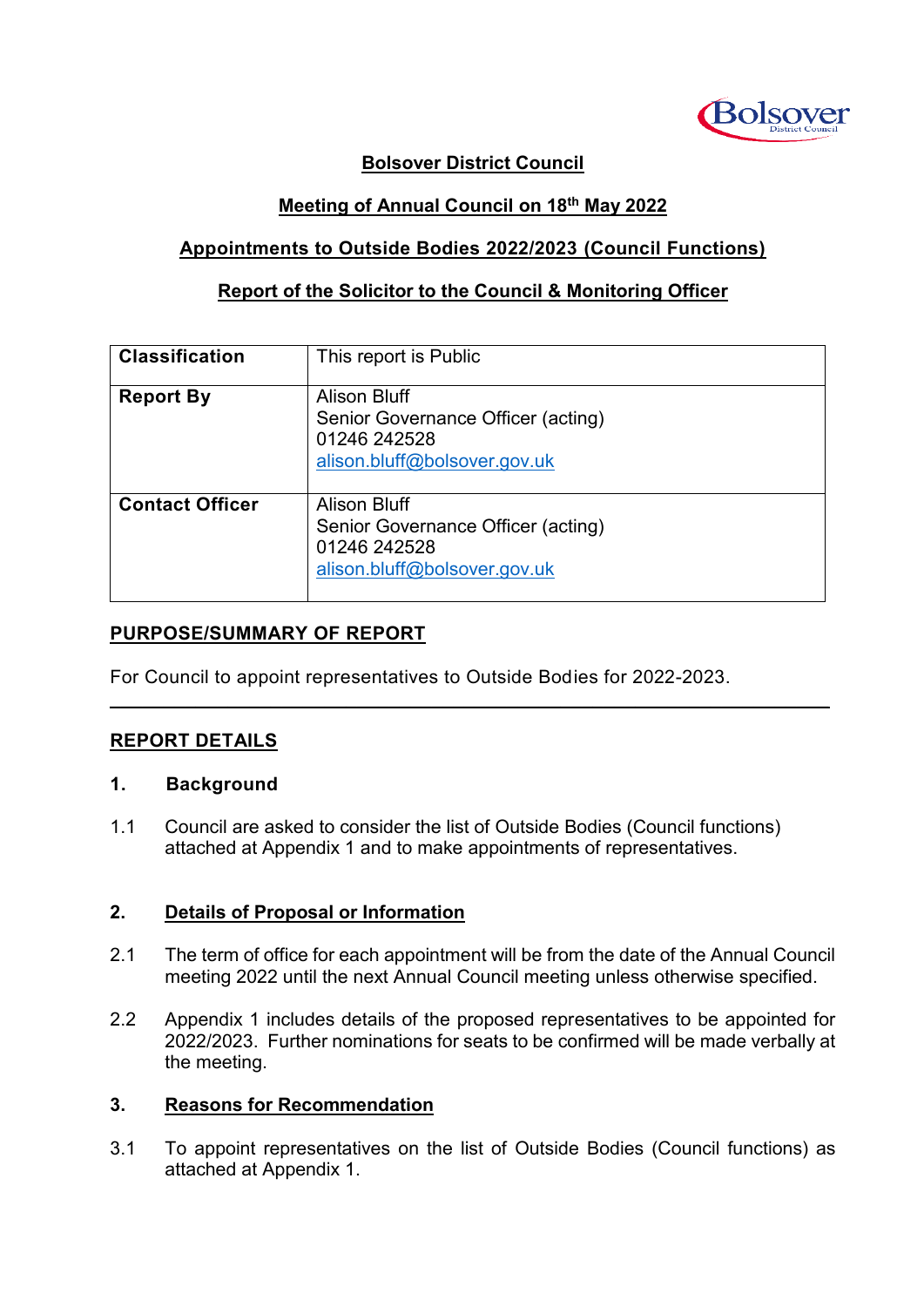## **4 Alternative Options and Reasons for Rejection**

4.1 Council could choose not to appoint to the Outside Bodies, however, this is not recommended as it would fail to provide a representative of the Council to these organisations.

**\_\_\_\_\_\_\_\_\_\_\_\_\_\_\_\_\_\_\_\_\_\_\_\_\_\_\_\_\_\_\_\_\_\_\_\_\_\_\_\_\_\_\_\_\_\_\_\_\_\_\_\_\_\_\_\_\_\_\_\_\_\_\_\_\_\_\_**

# **RECOMMENDATION(S)**

- 1. Council are asked to consider the list of Outside Bodies (Council functions) attached at Appendix 1 and to make appointments of representatives.
- 2. The term of office for each appointment will be from the date of the Annual Council meeting 2022 until the next Annual Council, unless otherwise specified.

Approved by Councillor Duncan McGregor (Portfolio Holder for Corporate Governance)

| <b>IMPLICATIONS;</b>                                                                     |                |                                           |  |  |
|------------------------------------------------------------------------------------------|----------------|-------------------------------------------|--|--|
| <b>Finance and Risk:</b><br>Details:                                                     | $Yes\square$   | No $\boxtimes$                            |  |  |
| There are no financial or risk implications arising from this report.                    |                |                                           |  |  |
|                                                                                          |                | On behalf of the Section 151 Officer      |  |  |
| <b>Legal (including Data Protection):</b><br>Yes⊟<br>No $\boxtimes$                      |                |                                           |  |  |
| Details:<br>There are no legal or data protection implications arising from this report. |                |                                           |  |  |
|                                                                                          |                | On behalf of the Solicitor to the Council |  |  |
| Staffing:<br>Yes                                                                         | No $\boxtimes$ |                                           |  |  |
| Details:<br>There are no staffing implications arising from this report.                 |                |                                           |  |  |
|                                                                                          |                | On behalf of the Head of Paid Service     |  |  |

## **DECISION INFORMATION**

| Is the decision a Key Decision?<br>A Key Decision is an executive decision which has a significant impact<br>on two or more District wards or which results in income or expenditure<br>to the Council above the following thresholds:<br>Revenue - £75,000 $\Box$ Capital - £150,000 $\Box$<br>$\boxtimes$ Please indicate which threshold applies | <b>No</b> |
|-----------------------------------------------------------------------------------------------------------------------------------------------------------------------------------------------------------------------------------------------------------------------------------------------------------------------------------------------------|-----------|
| Is the decision subject to Call-In?<br>(Only Key Decisions are subject to Call-In)                                                                                                                                                                                                                                                                  | <b>No</b> |